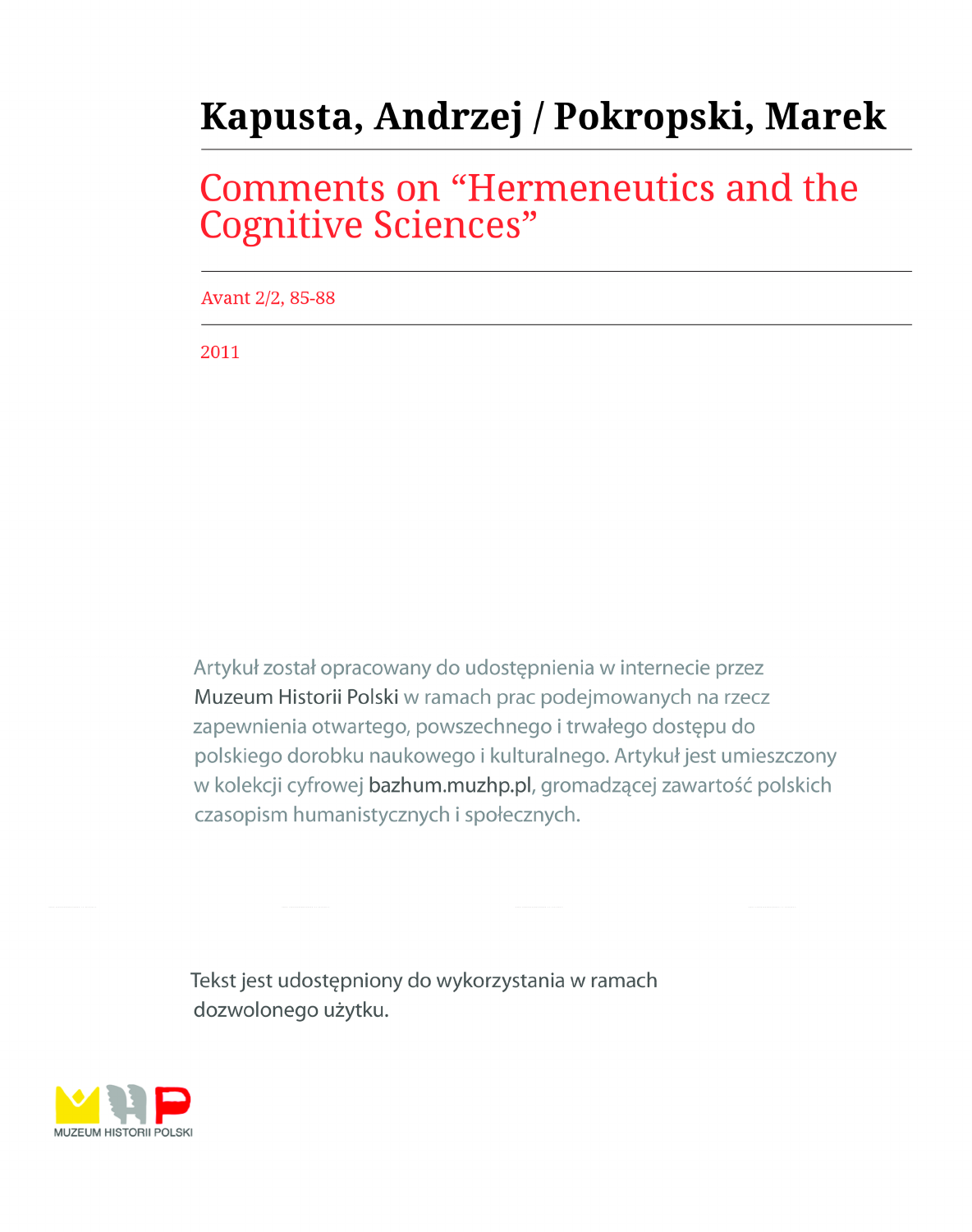*Avant. The Journal of the Philosophical-Interdisciplinary Vanguard* Volume II, Number 2/2011 www.avant.edu.pl ISSN: 2082-6710



## **Comments**

### on "Hermeneutics and the Cognitive Sciences"

### **Andrzej Kapusta:**

translation: Nelly Strehlau

In his research in cognitive science Shaun Gallagher is inspired by phenomenology and hermeneutics. His most prominent book, *How the Body Shapes the Mind* (2005), similarly to most of his published articles focuses on the question of embodiment and involved epistemology (situated cognition). He draws upon the subject of consciousness, especially the differentiation between self ownership and self agency (as well as the "narrative self"), as well as touches upon the subject of intersubjectivity, cognition of other minds. The central theme of his research is embodiment and contextual cognition. The philosophical approach of his analyses comes from the tradition of phenomenological description of human experience (Husserl, Heidegger, Merleau-Ponty, Dreyfus). Nevertheless, he attempts to combine philosophical methodology with cutting edge research in the fields of developmental psychology, neurobiology and robotics.

This article presents the broadly defined subject of understanding human behaviour. Its starting point is the continental tradition of phenomenological and hermeneutic description of human behaviour. Gallagher, however, stands in the opposition to the distinction between the methods of understanding human behaviour and scientific methodology. He attempts to demonstrate the possibility of mutual cooperation between hermeneutics (or phenomenology) and cognitive science. The author shows competence in humanist methodology, knowledge concerning the research of Dilthey, Ricoeur and Gadamer (in his other texts he references also Husserl and Merleau-Ponty), as well as uses the body of knowledge regarding developmental psychology and neurocognitive sciences.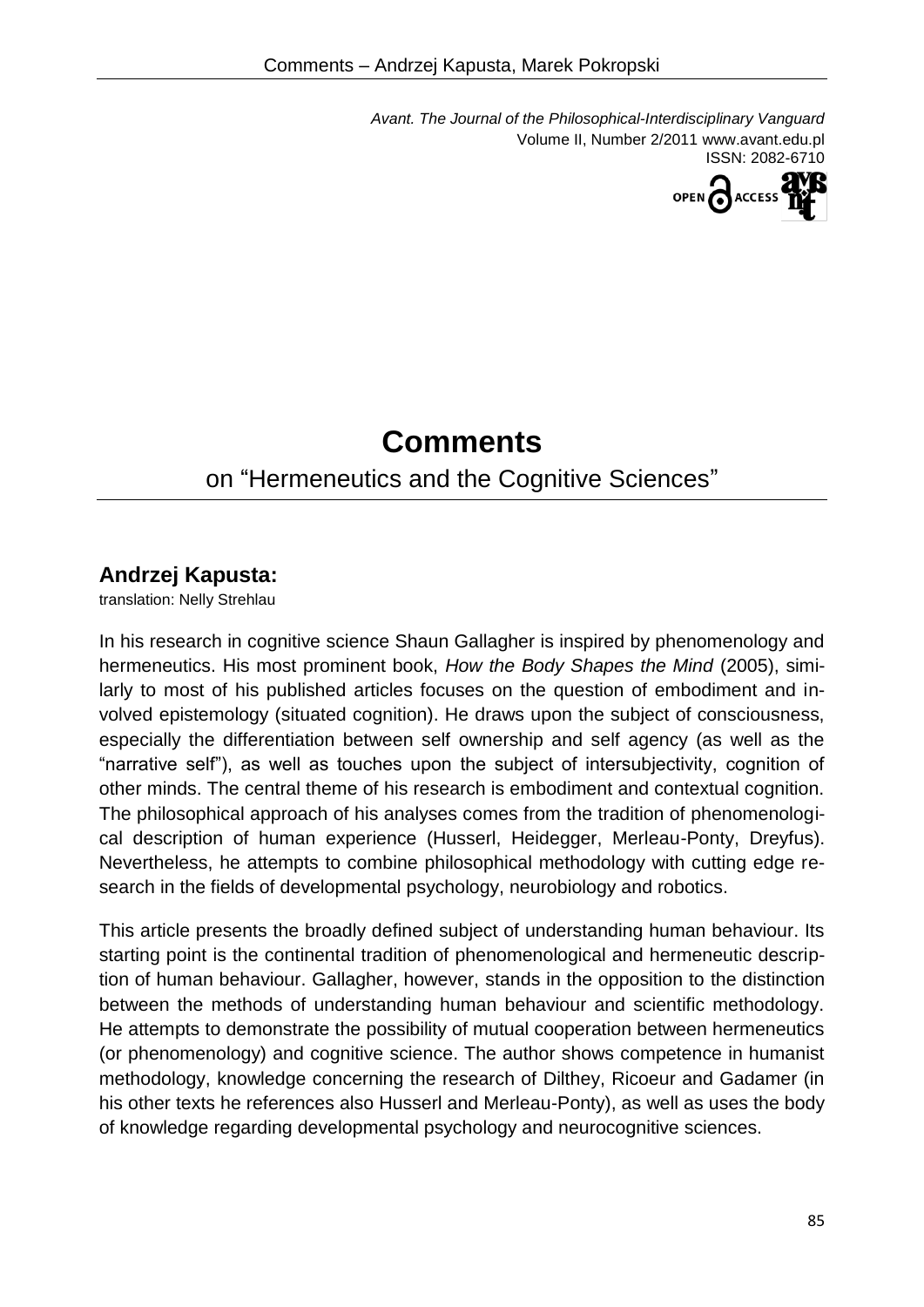After a fashion, Gallagher follows the way of another American philosopher, Hubert Dreyfus, who in his time performed the critique of theoretical underpinnings of the artificial intelligence technology. The scientists who already in the 1960s were hoping to create intelligent robots looked down on the achievements of philosophers and their empty armchair divagations. However, as Dreyfus demonstrated, and as Gallagher does now, empirical and technical models of artificial intelligence also have their own (often incorrect) philosophical assumptions.

An important element of these discussions is the disagreement over the notion of representation, over whether intelligent beings require in their actions and learning process context-independent representations, propositional knowledge, knowledge-that (as opposed to know-how). Gallagher, drawing upon the analyses of Heidegger (in Dreyfus's interpretation) and Merleau-Ponty sees human action as deeply rooted in surroundings. The context, which enables specific abilities and choices, does not merely extend to narrowly understood aims and well-organized tasks. Computational models which reference representation and algorithms are effective only in strictly indicated, precise, predictable conditions. Our daily experience, in turn, is characterised by ambiguity and pragmatically-entangled situations.

Gallagher perceives the relation of cognitive science and hermeneutics in a way similar to the one in which he had formerly (with Varela) done this with phenomenology. Both perspectives may enrich and contribute to one another in a mutual dialectical "enlightenment". The problem of understanding others may be an illustration of this cooperation. Neurocognitive research referring to mirror neurons is to contribute to explaining the phenomenon of empathy. Critical research into mirror systems, however, reveals their limited possibility of explaining the complex phenomenon of intersubjectivity. A hermeneutic-phenomenological perspective sees a number of limitations in the popular in psychology and mind theory concept of folk psychology (theories of theories, theories of simulation) and substitutes them with the theory of interaction. A hermeneutic approach alone can, on the basis of cognitive and psychological theories, gain new, better insight into the nature of the process of understanding.

#### **Bibliography:**

.

Gallagher, S. 2004. Hermeneutics and the Cognitive Sciences. *Journal of Consciousness Studies*, 11, No. 10–11.

Gallagher, S. 2005. *How The Body Shapes the Mind.* Oxford University Press.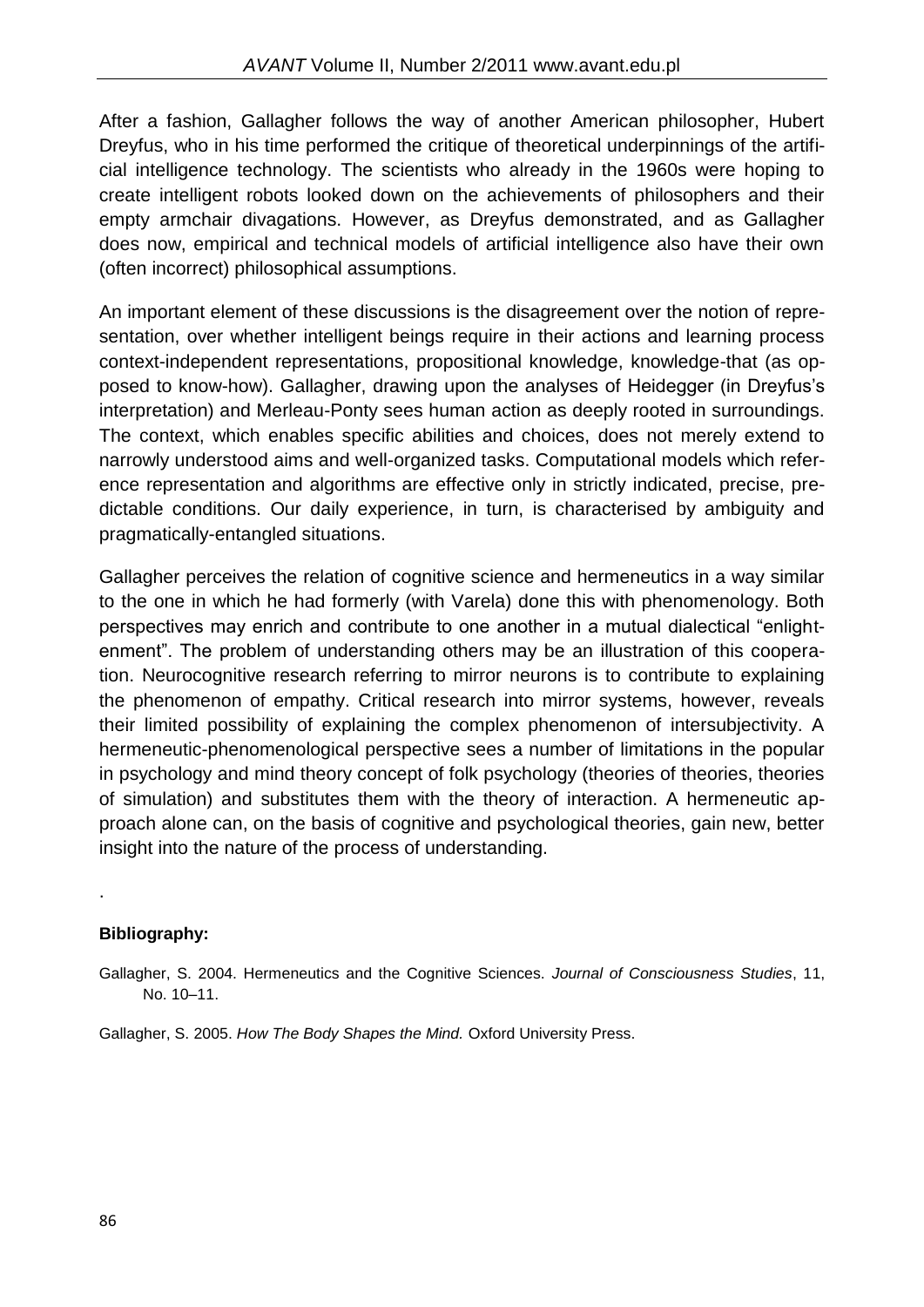#### **Marek Pokropski:**

translation: Joanna Kucharska

In *Hermeneutics and the Cognitive Sciences* one can find the main ideas of Shaun Gallagher's philosophy of cognitive science. These are: critique of the computational theory of mind and the computer metaphor, inclusion of phenomenological and hermeneutical components in the cognitive sciences methodology, critique of representationism and stressing the role of the body in the cognitive processes.

The main thought of both the aforementioned article and Shaun Gallagher's other publications is moving away from the cognitive science explaining cognition in the abstract computational models terms toward understanding cognition in the context of bodily activity in the world. Gallagher refers to phenomenology, especially Husserl's and Merleau-Ponty's, as it is a methodical study of the structure of experience and provides the necessary tools for this purpose. In his conception of cognitive science, Gallagher successfully combines the phenomenological approach with the latest results of empirical studies. Furthermore, according to Gallagher, phenomenology could significantly improve the process of carrying out such studies.

Taking the above remarks into account, it has to be said that Gallagher is the author of the front-loading phenomenology<sup>28</sup>, a specific compound of the phenomenological method and the experimental science. In this concept, a phenomenologist cooperates with a group of researchers in designing the experiment. The phenomenological analysis applied at the beginning of the research process is meant to help in setting the conceptual distinctions and posing the hypotheses. Gallagher gives an example of research based on the phenomenological distinction of the body schema and the body image.

Gallagher, starting his philosophic carrier from analyzing the conception of time in phenomenology, is currently, amongst authors such as Andy Clark, Francisco Varela or Alva Noë, one of the leading authors of the embodied cognition paradigm. This paradigm started to emerge at the beginning of the 90s, and within its scope we can find different approaches, each underlining to a different degree the role of the body in shaping the cognitive processes. Among those representing this paradigm Gallagher, together with A. Noë, E. Thompson and F. Varela, with whom he worked with, could be considered as radical, or one of the scientists who went farthest in the interpretation of the cognition as embodied. In short, radical embodiment, also called enactivism, states that the cognition doesn't happen "in the head", but is a process spread between the brain, the body, and the environment. As such, this approach states that all cognitive processes are embodied and irreducible into an abstract computational model. Furthermore, the 'radicals' generally shun the concept of representation as unclear and ineffective in its explanatory aspect. Enactivism also poses that cognition is determined through the task that is currently taken up by the organism, or is possible.

<sup>28</sup> <sup>28</sup> See: S. Gallagher. 2010. Phenomenology and Non-reductionist Cognitive Science. S. Gallagher, D. Schmicking, red. *Handbook of Phenomenology and Cognitive Science*. Springer.